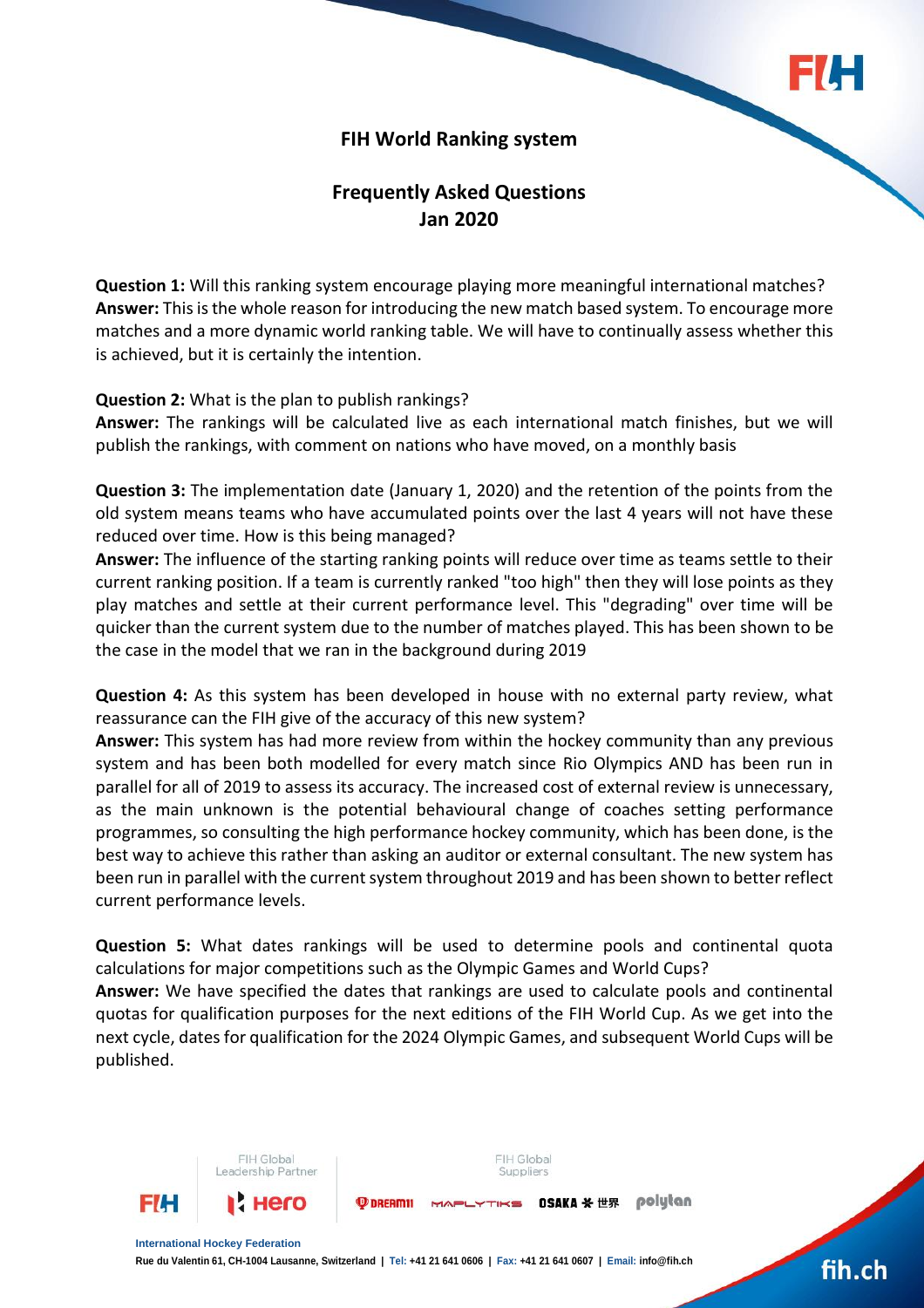**Question 6:** Have you looked at the differences created between those in Pro League and out of Pro League?

**Answer:** The system does not bias those in or out of Pro League as it takes into account matches played and the relative strength of the opposition. This removes the perception that teams can buy their way into more points by simply satisfying commercial criteria to get into the Pro League.

**Question 7:** How do we protect the system from those that might fall if they play tests - ie deliberately not play in order to maintain current ranking/points?

**Answer:** The system accounts for this by being a net zero system where points are exchanged. Therefore whilst playing matches risks losing points, it also provides the opportunity to gain them. This is true for an individual team as well as for teams ranked around that team, so not playing could result in a drop, or a rise, in World Ranking position, dependant on other results. Coaches should still want to play matches in order for their teams to improve, so whilst we will monitor this behaviour, we expect the number of official matches to stay the same or increase. The key point is that all official test matches will count for the world ranking, rather than just a small percentage as previously did.

**Question 8:** How does the new system manage "friendlies" and allow coaches to experiment and teams to play practice matches that do not count towards world ranking points?

**Answer:** The situation is the same as it has been previously. Friendlies, or practice matches, can still be played and they will not award international caps, will not be recorded on TMS, nor will they have world ranking points attached. Each match will either have all of these elements or none, it will not be possible to have a match, award caps, but not record on TMS or award ranking points. Currently, friendlies are not recorded on TMS and that will not change

**Question 9:** Why has the date of January 1, 2020 been chosen to introduce the new system? **Answer:** We tested the system for all of 2019, running it in parallel, and modelled back to 2016, so are confident we have a system that will reflect current performance. If we do not launch the system on January 1st, then there will be no chances for Nations outside of the Pro League or Olympic Games, to gain world ranking points until the Continental Federation Championships in 2021. The introduction in January will not affect the Olympic Games pools, as these have already been set, and it allows all nations to play for ranking points from the start of the year.

**Question 10:** Have we tested all matches since Rio including 2019?

**Answer:** Yes, we have a model that we ran from the end of the Rio Olympic Games until 1/1/19, and then reset the model, and ran it based on the current system's points as of 1/1/19

**Question 11:** What assumptions have been made in simulating the effects of the new system? **Answer:** No assumptions. We have not modelled potential behavioural change and believe this can only be observed once the model is introduced. We will therefore be conducting continual reviews of the system to ensure any loop holes are closed and the system is fair and reflects current form.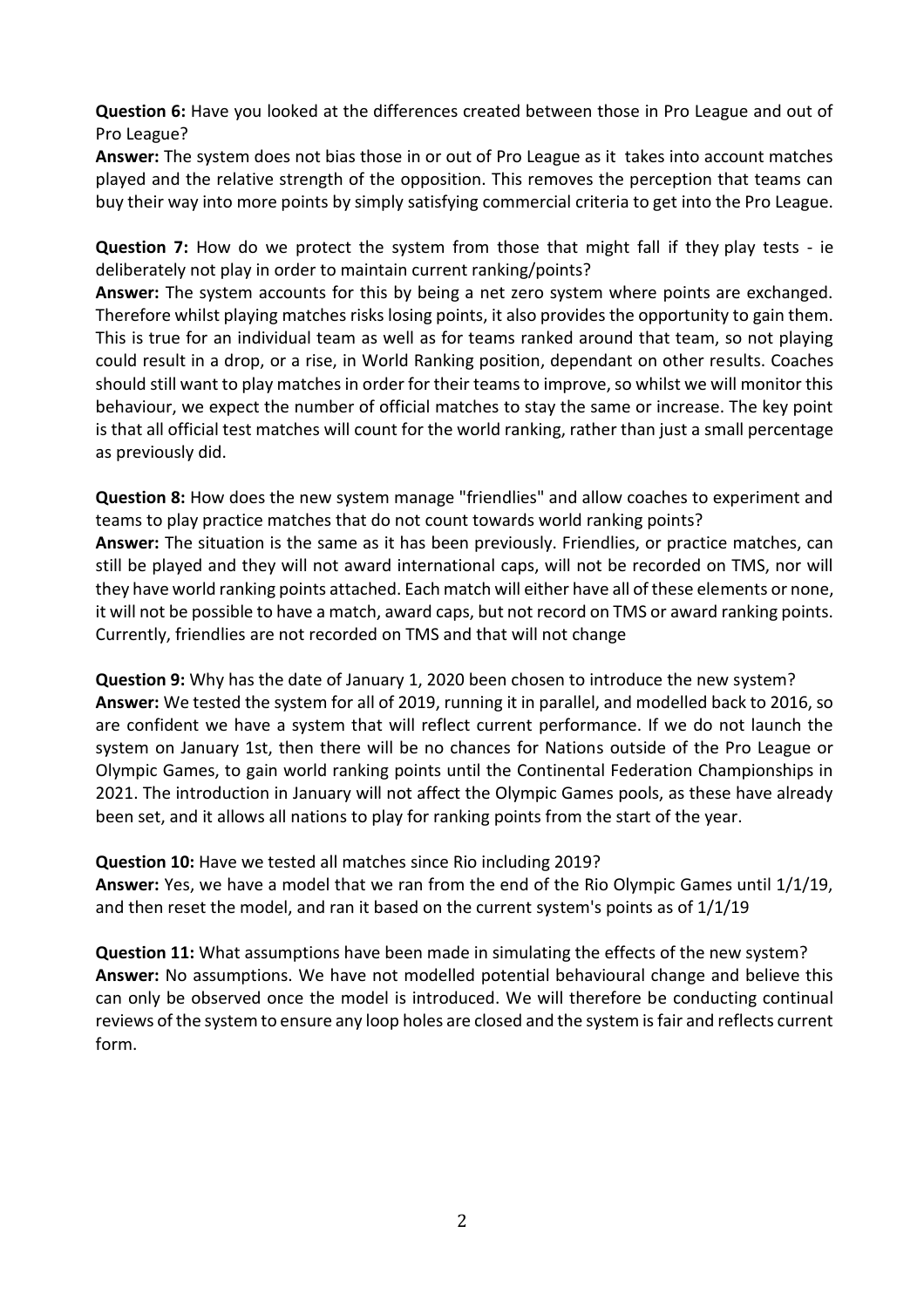**Question 12:** How will the new system help smaller NAs as it is unlikely that the matches played by these NAs will increase significantly so as to affect their ranking?

**Answer:** The previous system recognised only a small proportion of the matches that were played, so for smaller NAs they only had a small number of chances to gain world ranking points over a 4 year period. Even if no more matches are played, the matches that are played have more meaning as they will have ranking points at stake. This should raise the importance and therefore competitiveness of these matches and allows NAs to demonstrate movement within the ranking system. We will not know whether this results in an overall increase in official matches until we roll out the system, but it is expected that all NAs will want to have the chance to gain points where possible and therefore will arrange more official matches.

**Question 13:** Has thought been given to awarding ranking points for development programs, such as FIH Coaching, Umpiring, and Technical courses? There can be a limit a year to the number of points that a NA can gain for such programs, but it could help smaller NAs who do not play so many international matches.

**Answer:** The new system will only recognise official matches in the rankings. Whilst we obviously want to encourage more hockey involvement by NAs, there are many ways to do this rather than the world ranking which is specifically designed to rank teams due to their performance on the pitch in international competition

**Question 14:** Given that points are exchanged between teams, how do "new teams" or "always losing teams" figure in the ranking? Are teams allowed to have negative points?

**Answer:** When a new team is introduced into the rankings table, they will be awarded 100 ranking points and every other nation will have 100 points added to their total. As the algorithm uses a Weighting factor (W) that is calculated by the difference in points between teams, this has no affect on the overall positions or maths. The same goes for a team that loses points and drops to zero. They are given 100 points, as is everyone else in the ranking table. No team will move into negative points.

**Question 15:** Has consideration been given to developing a system that combines both match based ranking points and the existing tournament based system?

**Answer:** This has been looked into in detail, and is the reason for tournament matches being more important than individual test matches. The new system will be solely based on match results between teams regardless of whether those matches take place in tournaments or not. The greater importance of tournaments is taken into account by the number of points that will be exchanged through the Importance factor (I) in the algorithm. In this way, a team that performs above their world ranking will gain points across a tournament, whereas a team who underperforms against their ranking will lose points. This is a completely different system to the previous tournament based system, so the exchanging of points needs to be considered completely differently to the previous system where teams were awarded points dependant on their finishing position in a small number of FIH tournaments.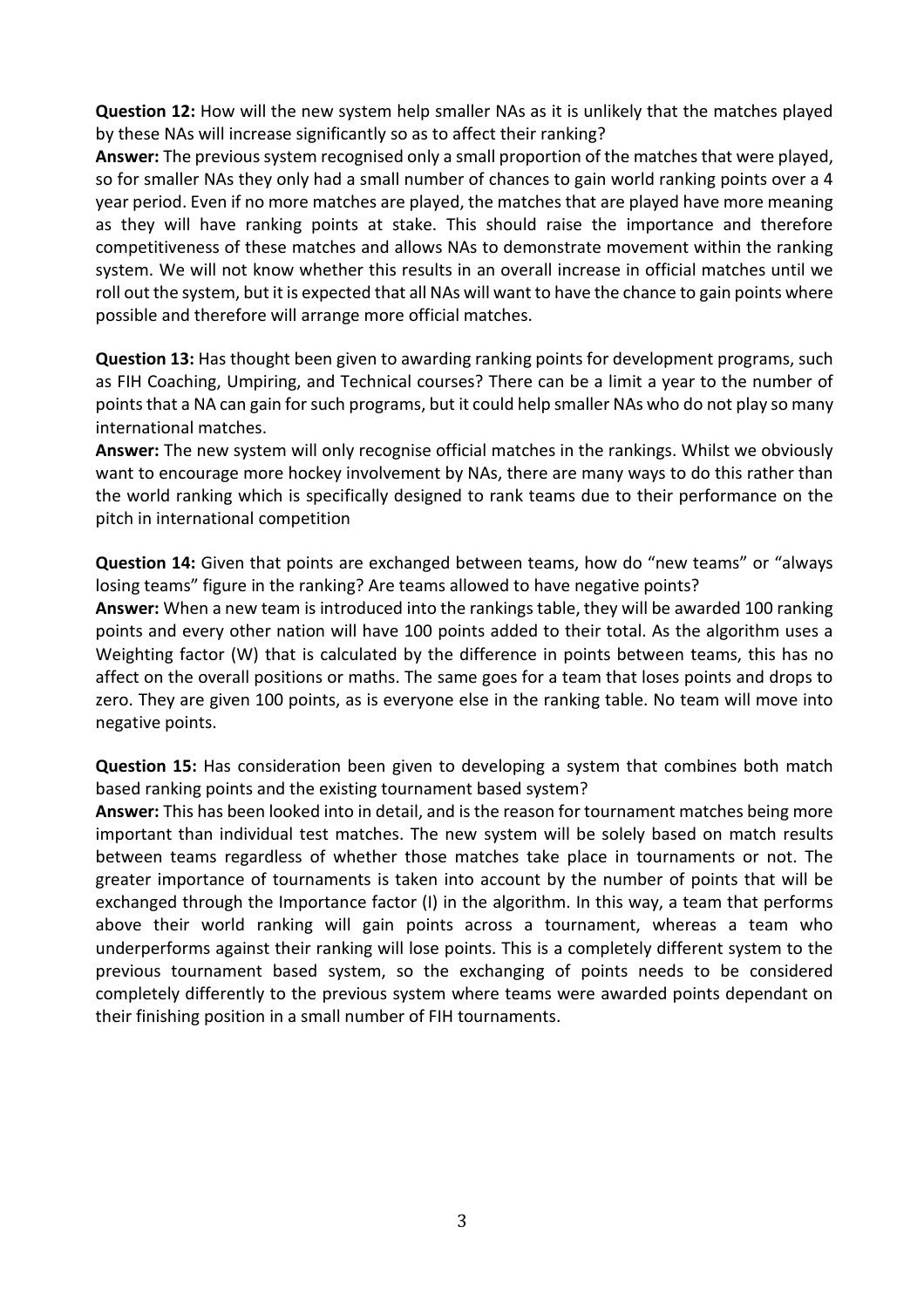### **Question 16:** How have the Importance (I) factors of the events been decided?

**Answer:** The Importance factor is based on the position of an event in the qualification pathway for World Cups and Olympic Games, and on the importance of the event in promoting and developing hockey around the world. The Olympic Games and FIH World Cups are the most important in the hockey calendar and therefore have an Importance factor of 10. The Olympic Games and World Cup qualifiers, as well as the Continental Federation Championships, are the final qualification routes to the World Cup or OG so they have an importance factor of 6. All other tournaments and test matches are then given an Importance factor relative to their position in the international hockey calendar.

**Question 17:** Should the Importance factor reflect the strength of each tournament, therefore the higher the ranked teams in a competition are, the higher the factor should be?

**Answer:** The quality of opposition is taken into account through the Weighting (W) as it takes into account the relative strengths of the teams competing. Therefore to win for example the European Championship requires victories over more, higher ranked teams than to win the PAHF Championships, so a successful European team could win more points than a successful PAHF team. However, there is also an increased likelihood of a European team losing more points during a Championship. As always in a single tournament, there is a balance of points so those gained by one team will be lost by another. Therefore the total points change during a CF Championship, or any tournament, is a net total of zero. The modelling suggests that the relative World Ranking positions of the teams from different qualifiers is correctly ordered and there is no major advantage or disadvantage of one geographical region over another.

**Question 18:** While we agree that it will remove the subjectivity inherent in the current system as it pertains to CF weightings, there seems to be a fair element of inherent subjectivity as it pertains to the weightings proposed for event performance included in the algorithm (i.e. "I")

**Answer:** As there are a much smaller number of levels of events, and these are applied consistently across the world, we believe that most, if not all, of the subjectivity has been removed.

### **Question 19:** Is there really a need of the "I" to be included in the algorithm?

**Answer:** "I" is included as we want to recognise the importance of tournaments over individual test matches. Without it, teams could choose not to play in tournaments and simply play individual test matches for the same number of points. We want to continue to see the World Cup and Olympic Games as the most important tournaments and the best window for us to showcase hockey around the world, so we want teams to prioritise these tournaments, hence having the highest Importance factor, "I".

**Question 20:** If Team "A" loses to Team "B" who has less ranking points in the Pool match, but defeats them in the Classification Match for a final tournament position, would the points lost be regained?

**Answer:** The exact number of points would be slightly different for each match as the points exchanged is calculated based on the ranking points at the start of each match, so after the first match, the points would be exchanged, then going into the classification match, the starting points would be different. If this scenario happened though, the number of points exchanged would be very similar. This would reflect the ranking points value of the match and not just the position in the tournament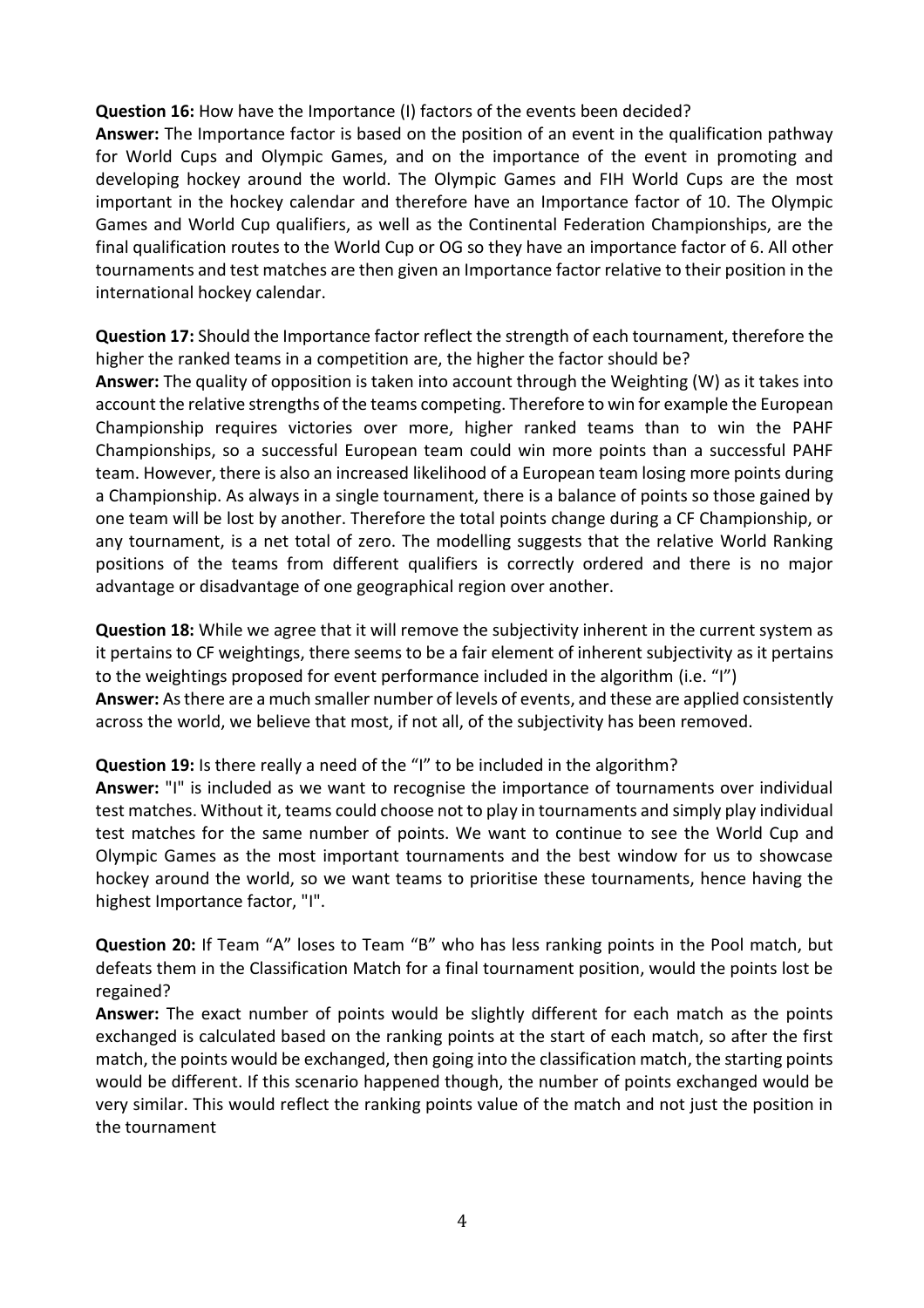**Question 21:** What happens if the Weighting factor is zero due to the difference in ranking points between the two competing teams?

**Answer:** This is only the case if a higher ranked team beats a lower ranked team and the ranking points difference between the 2 teams is greater than 1000 before the start of the match. In this case, as the higher ranked team is expected to win, they do not gain any ranking points and the lower ranked team does not lose any. If the opposite happens, and the lower ranked team wins, they gain a large number of points and the higher ranked team can lose the same number. This is capped at a maximum weighting (W) of 2.

**Question 22:** What are the processes in place to ensure the new system is not subject to manipulation?

**Answer:** We will be closely monitoring matches and behaviours. Proper and competitive hockey is one of the corner stones of our Code of Conduct, so any situations where foul play is suspected or reported will be closely looked into and dealt with accordingly.

**Question 23:** Could the Great Britain formula lead towards ranking engineering?

**Answer:** The Great Britain formula will be applied in the same way as currently, but for each match. Therefore the number of ranking points for Great Britain before a match that is used to calculate the weighting on a match (W), will be calculated by the number of players from each of England, Scotland and Wales, and applying the proportional ranking points from each home nation. Any points won or lost during a match will then be divided similarly. If 2 Great Britain teams play against each other (Wales vs Scotland for example), there will be a points exchange so no overall gain for Great Britain.

**Question 24:** How will Hockey5s matches be included, or not, in this World Ranking system? **Answer:** The future vision is to have a separate Hockey5s world ranking table (as is currently the case with indoor). Until then, Hockey5s matches and tournaments will be included in the same table as 11s. Each nation will have to choose whether they are an 11s nation, or a Hockey5s one for the purposes of world ranking. If a team elects to be an 11s nation then Hockey5s matches will not count towards their world ranking. The aim is to launch a Hockey5s world ranking system separately in 2022 in the build up to the first Hockey5s World Cup in 2023, when Nations will then be able to participate in 11s, 5s and indoor world ranking tables separately

**Question 25:** To say that it encourages playing international matches is dependent on what ranking points mean for NA's, particularly those not in the top 20 or 30 rank. Does it mean: More access to funding for participation in higher level events; Development programs; Playing at a higher level, etc? For example, any of the above may not encourage a small nation to participate internationally if their focus is on club and festival hockey

**Answer:** Agreed that the importance of world ranking to a nation will have an impact on how important these changes are. What it will do is give those nations who believe that world ranking is important (to unlock funding or for other reasons) the chance to move up the rankings more quickly as all of their matches count. The example is fair, but there is no negative impact of the new system either, so we shouldn't change a system that isn't relevant to a nation simply because it doesn't encourage them to play more international hockey.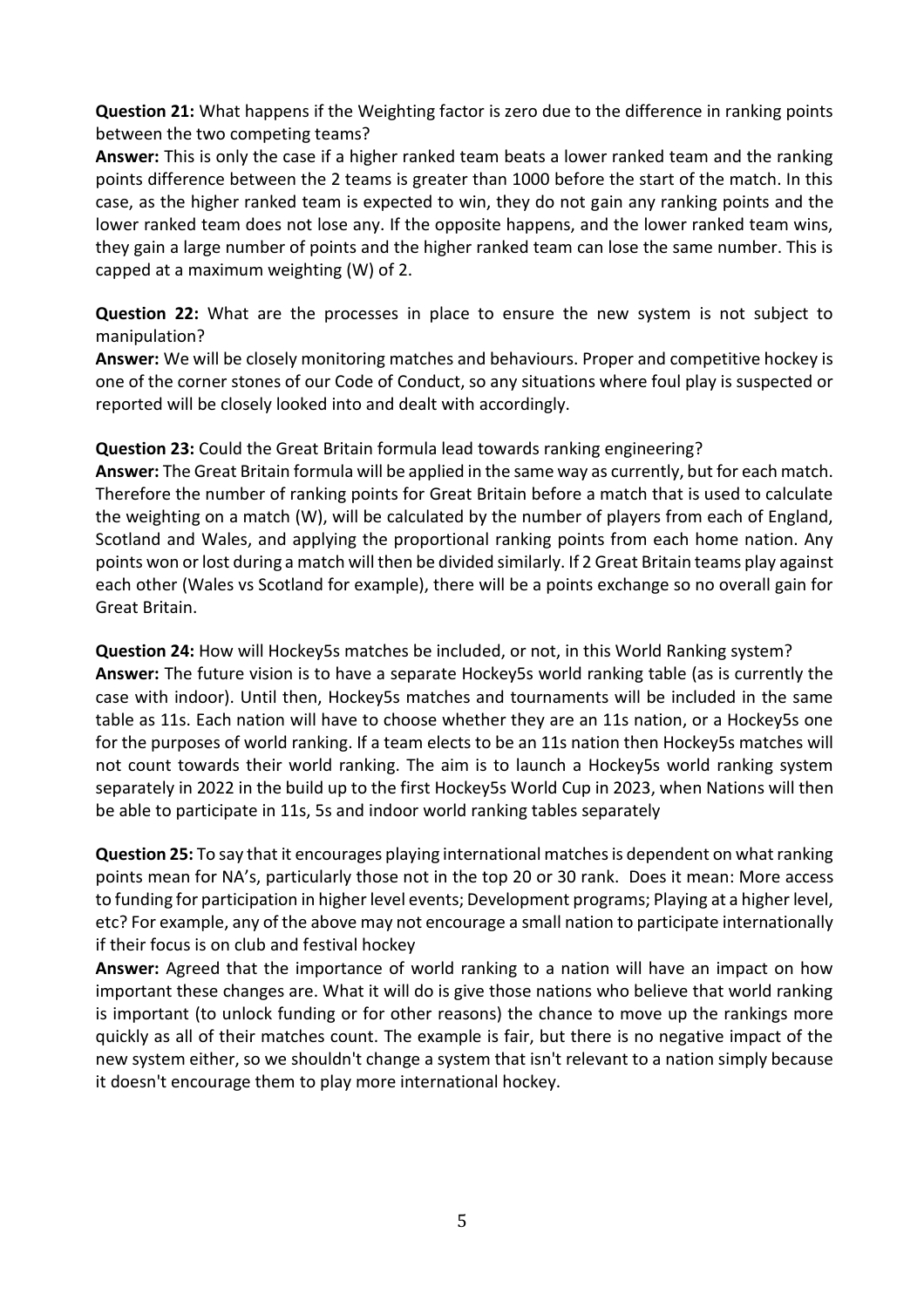**Question 26:** How does the system eliminate "bias (or advantage) based on wealth of NA or geographic proximity to other nations" since these will not impact one's ability in such an advantageous position to use these to participate just as much or more in international matches? **Answer:** The main benefit is that all matches that are currently played will count towards world ranking. We hope that teams will want to play more matches, but even if they don't and they play the same number of matches, they will all count so there is more chance to gain ranking points. Crucially, playing more matches doesn't mean definitely gaining more ranking points as points can be lost as well as won when playing.

**Question 27:** We agree that winning teams should gain points for each match, but it is it too punitive for the team losing the match to have the equivalent number of points deducted, particularly when they are the lower ranked team?

**Answer:** The whole essence of the system is that there is an exchange of points. Lower ranked teams are encouraged to play against higher ranked teams as they have the chance to win many points and if they lose, they will not lose many points. There is a significant shift of mindset required, but as has been shown in other sports, this system of exchanging points creates a good chance for a dynamic ranking system.

**Question 28:** How has the "cap" on the difference of points between teams (W) of 1000 been chosen as the point at which winning has no impact on the allocation of points? Example: Under the proposed system, for all matches played by ARG Men in the recently concluded Pan Am Games they only accumulated points when they played in the final vs CAN having won all their matches.

**Answer:** The purpose of the cap is to ensure that teams with a large ranking gap are not discouraged from playing each other as the lower ranked team could be almost certain to lose points if the cap was not in place. We have modelled different levels of cap, and 1000 is the fairest number that gives the best reflection of current performance in the ranking table. By having a cap, it encourages the matches to take place but doesn't penalise the lower ranked team if they lose. The system is designed so that teams are ranked according to their current performance, so if 2 teams play and the higher ranked team wins then there is only a small, or no, change to their ranking. They retain their position. In the example of Argentina, they gained a small number of points by winning a tournament they were expected to win based on the relative rankings. They therefore maintained their world ranking. If they had not won, then it would have negatively impacted their world ranking as they would have lost points (having lost to teams ranked below them).